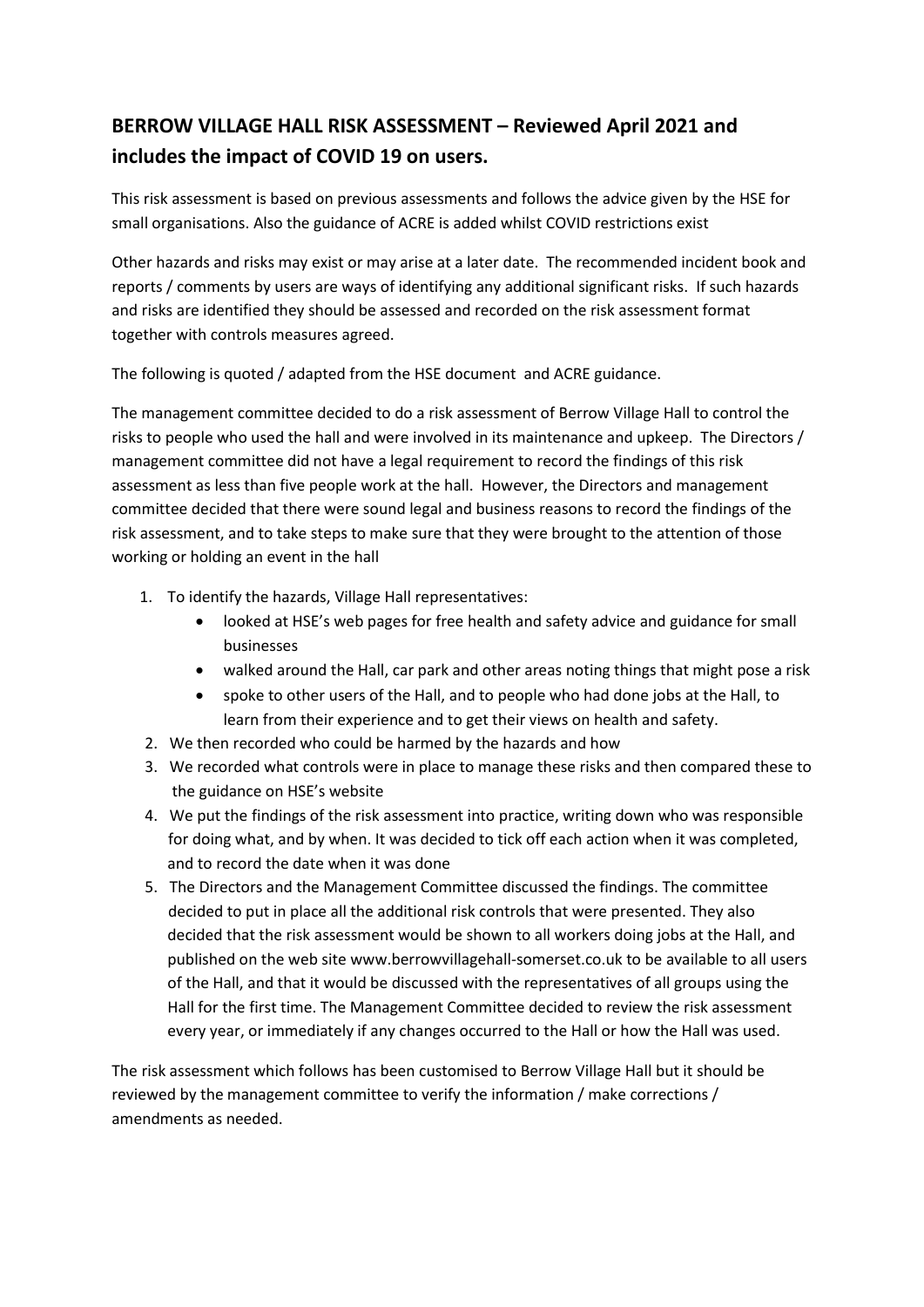## **BERROW VILLAGE HALL RISK ASSESSMENT April 2021**

| What are the                                                                                         | Who might be                                                                                                                                                            | What are we already doing?                                                                                                                                                                                                                                                                                                                                                                                                                                                                                | What further action is                                                                                                               | <b>Action by</b>                       | <b>Action by</b>                        | <b>Done</b>                                                      |
|------------------------------------------------------------------------------------------------------|-------------------------------------------------------------------------------------------------------------------------------------------------------------------------|-----------------------------------------------------------------------------------------------------------------------------------------------------------------------------------------------------------------------------------------------------------------------------------------------------------------------------------------------------------------------------------------------------------------------------------------------------------------------------------------------------------|--------------------------------------------------------------------------------------------------------------------------------------|----------------------------------------|-----------------------------------------|------------------------------------------------------------------|
| hazards?                                                                                             | harmed and how?                                                                                                                                                         |                                                                                                                                                                                                                                                                                                                                                                                                                                                                                                           | necessary?                                                                                                                           | whom?                                  | when?                                   |                                                                  |
| Slips, trips and falls<br>Caused by uneven<br>surfaces or slippery<br>floors                         | Users of the Hall,<br>contractors,<br>passers- by in car<br>park. Potential<br>injuries include<br>fractures and<br>bruising                                            | Car park surface tarmac surfaced and<br>maintained to be as non-slip as<br>possible. Parking space for visitor with<br>disabilities available next to hall<br>entrance. Good lighting in car park and<br>all rooms and corridors in hall. Users<br>know (through hire agreement) to clear<br>up spillages immediately and know<br>where equipment for this is kept. Mats                                                                                                                                  | Regular inspection / monitoring                                                                                                      | <b>Hall Manager</b>                    | Inspect<br>Monthly<br>and record        | Monthly<br>(some<br>weekly<br>checks) see<br>Inspection<br>Files |
|                                                                                                      |                                                                                                                                                                         | at entrances to stop rain water being<br>carried in. No storage in corridors. No<br>trailing electrical leads/cables                                                                                                                                                                                                                                                                                                                                                                                      |                                                                                                                                      |                                        |                                         |                                                                  |
| Work at height Eg<br>changing light<br>bulbs, cleaning<br>windows, putting<br>up decorations<br>etc. | Contractors, users<br>of the Hall<br>installing<br>decorations, drama<br>groups rigging<br>scenery and<br>lighting. Falling off<br>ladders and other<br>means of access | Appropriate, commercial stepladder<br>securely stored and available for use by<br>authorised people. Record safety<br>checks. Hall users know (through hire<br>agreement) that they are responsible<br>for using equipment safely. Hirers<br>informed via HS Policy that instruction /<br>assistance is to be sought from the Hall<br>Manager before using the Zarges ladder<br>(Larger type). Hall Manager knows how<br>to use the Zarges ladder safely but<br>smaller step ladder is available for use. | Print off safe usage information<br>(Manual Handling) and post in<br>main store room. Hall<br>Manager's contact details<br>provided. | <b>Hall Manager</b>                    | As<br>equipment<br>required<br>for use. | January 2020<br><b>Revised April</b><br>2021                     |
|                                                                                                      |                                                                                                                                                                         |                                                                                                                                                                                                                                                                                                                                                                                                                                                                                                           | Check condition of Stepladders<br>regularly                                                                                          | <b>Hall Manager</b>                    | Weekly                                  | See<br>Inspection<br>File                                        |
|                                                                                                      |                                                                                                                                                                         |                                                                                                                                                                                                                                                                                                                                                                                                                                                                                                           | Ensure contractors provide a<br>risk assessment / safety plan<br>for any work at height                                              | Management<br>Committee /<br>Treasurer | As needed                               | Ongoing                                                          |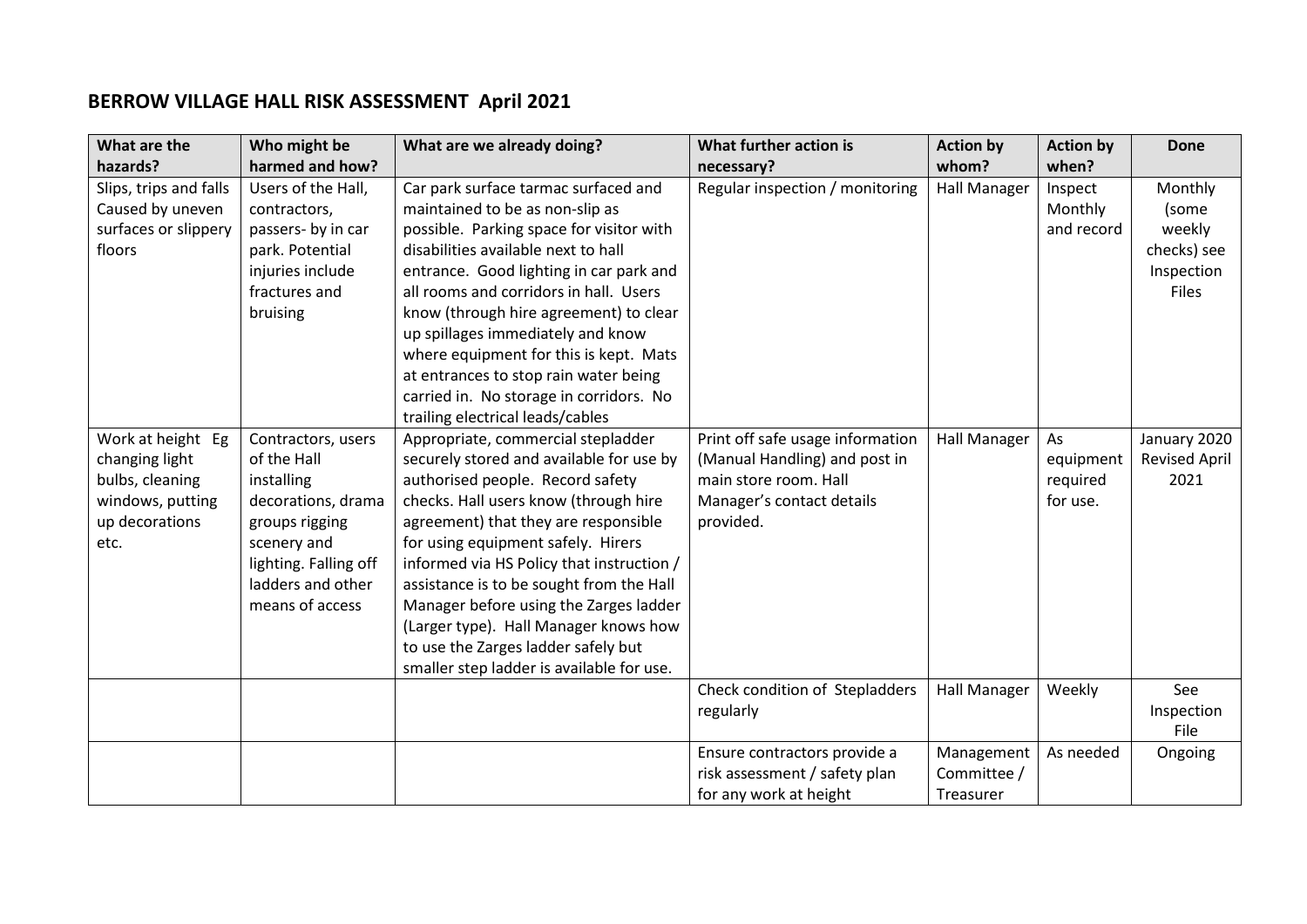| What are the         | Who might be        | What are we already doing?              | What further action is           | <b>Action by</b>    | <b>Action by</b> | <b>Done</b>          |
|----------------------|---------------------|-----------------------------------------|----------------------------------|---------------------|------------------|----------------------|
| hazards?             | harmed and how?     |                                         | necessary?                       | whom?               | when?            |                      |
| Falling Objects E.g. | Contractors, users  | Policy in place to remind people that   | Review Health & Safety Policy    | <b>Hall Manager</b> | Annually         | April 2021           |
| Tools and            | of the Hall         | any work at height must only be by      |                                  |                     |                  |                      |
| equipment being      | installing          | competent individuals                   |                                  | Management          |                  |                      |
| used by              | decorations, drama  |                                         |                                  | Committee /         |                  |                      |
| contractors or hall  | groups rigging      |                                         |                                  | Treasurer           |                  |                      |
| users when           | scenery and         |                                         |                                  |                     |                  |                      |
| decorating etc,      | lighting. Falling   |                                         |                                  |                     |                  |                      |
| stage lighting and   | glassware when      |                                         |                                  |                     |                  |                      |
| scenery, glassware   | accessing accident  |                                         |                                  |                     |                  |                      |
| and items stored     | book / first aid    |                                         |                                  |                     |                  |                      |
| on high shelves      |                     |                                         |                                  |                     |                  |                      |
| Poor storage /       | Users of Hall who   | Advice and instructions given to hall   | Inspection / check storage after | <b>Hall Manager</b> | As needed        | Ongoing              |
| misuse of tables     | are setting up or   | users and displayed in the main store   | events or when guided by         |                     |                  |                      |
| and chairs           | dismantling an      | room                                    | <b>Bookings Clerk</b>            |                     |                  |                      |
|                      | event might suffer  |                                         |                                  |                     |                  |                      |
|                      | injuries            |                                         |                                  |                     |                  |                      |
| Hazardous            | Cleaner / Hall      | Children are required to be supervised. | Create a COSHH file for          | <b>Hall Manager</b> | Update           | Ongoing              |
| substances E.g.      | users, may suffer   | Cleaning products and coatings etc. are | cleaning / other products and    |                     | <b>COSHH</b>     |                      |
| cleaning products    | skin irritation,    | safely stored - not made available for  | keep in Hall Manager's office    |                     | file as new      |                      |
| and paints           | respiratory         | general use. Safer cleaning products    |                                  |                     | products         |                      |
|                      | problems or         | are sourced as far as possible          |                                  |                     | used             |                      |
|                      | poisoning due to    |                                         |                                  |                     |                  |                      |
|                      | contact, inhalation |                                         |                                  |                     |                  |                      |
|                      | or ingestion        |                                         |                                  |                     |                  |                      |
| Manual handling      | Users may suffer    | Advice is given in hirers' information. | Provide users with up to date    | <b>Bookings</b>     | January          | January 2020         |
|                      | back injury when    | Chair trolleys and staging dollies are  | advice. Fix a Manual Handling    | Clerk / Hall        | 2020             | <b>Revised April</b> |
|                      | moving heavy        | used to store and move heavy            | Procedure sign in main store     | Manager             |                  | 2021                 |
|                      | items, e.g. tables  | furniture. Hall Manager ensures safe    | room                             |                     |                  |                      |
|                      | and chairs          | and tidy storage                        |                                  |                     |                  |                      |
|                      |                     |                                         |                                  |                     |                  |                      |
|                      |                     |                                         |                                  |                     |                  |                      |
|                      |                     |                                         |                                  |                     |                  |                      |
|                      |                     |                                         |                                  |                     |                  |                      |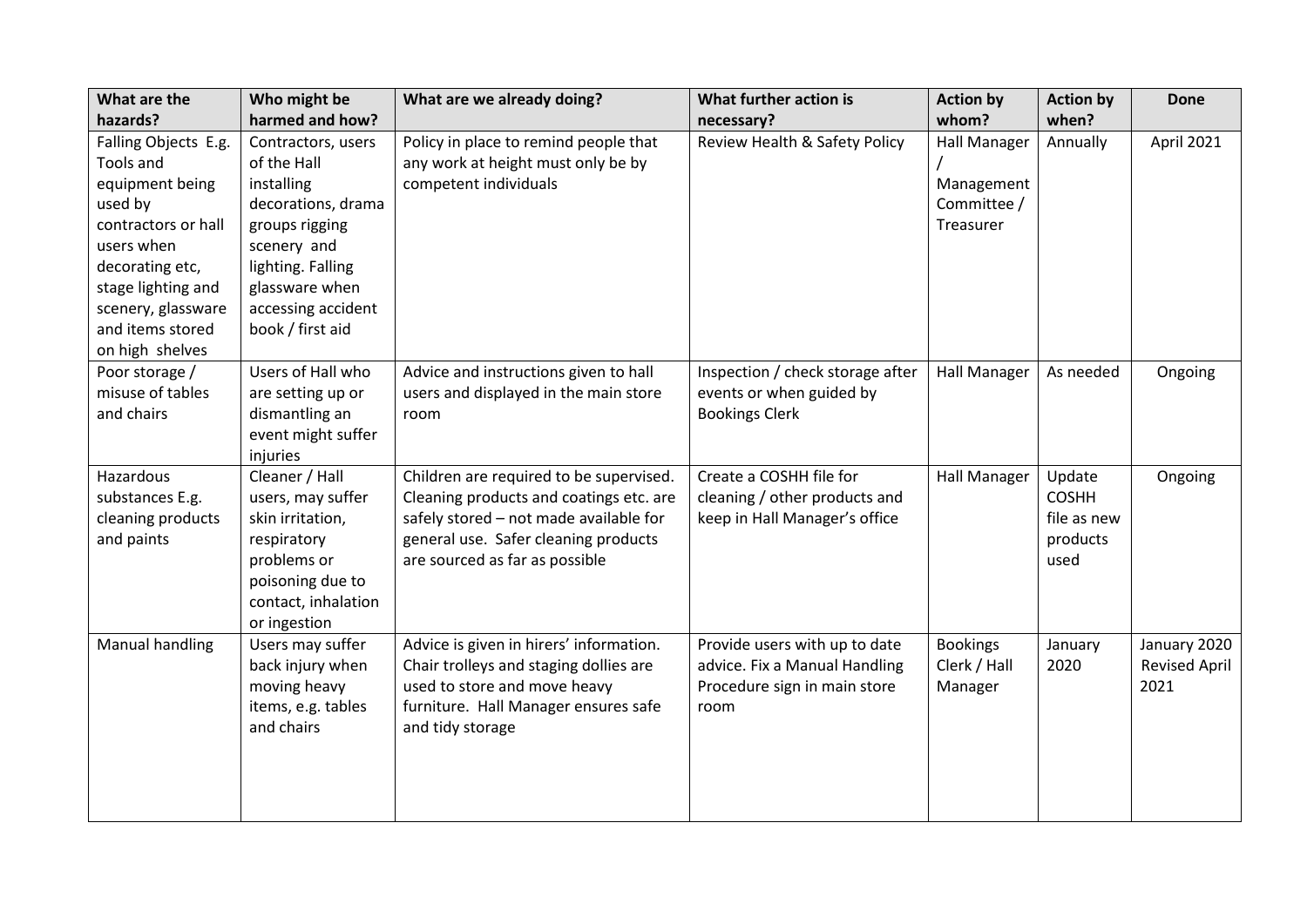| What are the<br>hazards?    | Who might be<br>harmed and how?                                                                                                                                                                                | What are we already doing?                                                                                                                                                                                                                                                   | What further action is<br>necessary?                                                                                                                                   | <b>Action by</b><br>whom?                                                         | <b>Action by</b><br>when? | <b>Done</b>                            |
|-----------------------------|----------------------------------------------------------------------------------------------------------------------------------------------------------------------------------------------------------------|------------------------------------------------------------------------------------------------------------------------------------------------------------------------------------------------------------------------------------------------------------------------------|------------------------------------------------------------------------------------------------------------------------------------------------------------------------|-----------------------------------------------------------------------------------|---------------------------|----------------------------------------|
| Electricity                 | All users of the Hall<br>risk shocks and<br>burns if equipment<br>or installation were<br>faulty. Contractors<br>carrying out<br>electrical                                                                    | Fixed wiring periodically inspected,<br>tested and certificated. Portable<br>equipment tested annually. Users<br>made aware they are responsible for<br>their equipment on site and advised of<br>need to check it. Users informed that<br>any portable electrical equipment | Fixed Electrical and Village Hall<br>Portable Equipment tested<br>regularly (e.g. 3-5 years and 1-3<br>years respectively)<br>Highlight responsibility to users        | <b>Hall Manager</b><br><b>Bookings</b>                                            | As needed<br>As needed    | Ongoing<br>Ongoing                     |
|                             | maintenance works                                                                                                                                                                                              | stored or used in the hall must have<br>current PAT certification.                                                                                                                                                                                                           |                                                                                                                                                                        | Clerk                                                                             |                           |                                        |
|                             |                                                                                                                                                                                                                |                                                                                                                                                                                                                                                                              | Ensure that electrical circuit<br>diagrams form part of the<br>Village Hall Safety File so that<br>relevant information is<br>available to contractors                 | <b>Hall Manager</b><br>to maintain<br>Site file                                   | 2016                      | Maintained<br>since<br>October<br>2015 |
| Fire                        | All users of the Hall<br>who might be<br>trapped and suffer<br>burns and smoke<br>inhalation                                                                                                                   | Fire extinguishers / smoke detection /<br>emergency signage etc. all in place                                                                                                                                                                                                | Fire risk assessment and Fire<br>Action policy / documentation<br>needs to be reviewed / updated                                                                       | <b>Hall Manager</b><br>Management<br>Committee                                    | Review<br>Annually        | January 2020<br>Reviewed<br>April 2021 |
| Vehicles in the Car<br>Park | Pedestrians in the<br>car park could<br>suffer serious<br>injury if struck by<br>cars<br>entering/leaving<br>car park or moving<br>in it. Note that car<br>park is also used by<br>football / sports<br>groups | Car park lit<br>Cones used by Hall Manager during<br>conflict of use<br>Advice given to Hirers via Booking and<br><b>Terms &amp; Conditions</b>                                                                                                                              | During large events, consider<br>whether parking marshalls<br>wearing high visibility vests<br>should be used. Monitor /<br>liaise with sports organisers if<br>needed | Management<br>Committee /<br>Hall Manager<br>/ Directors to<br>monitor/<br>liaise | As needed                 | Ongoing                                |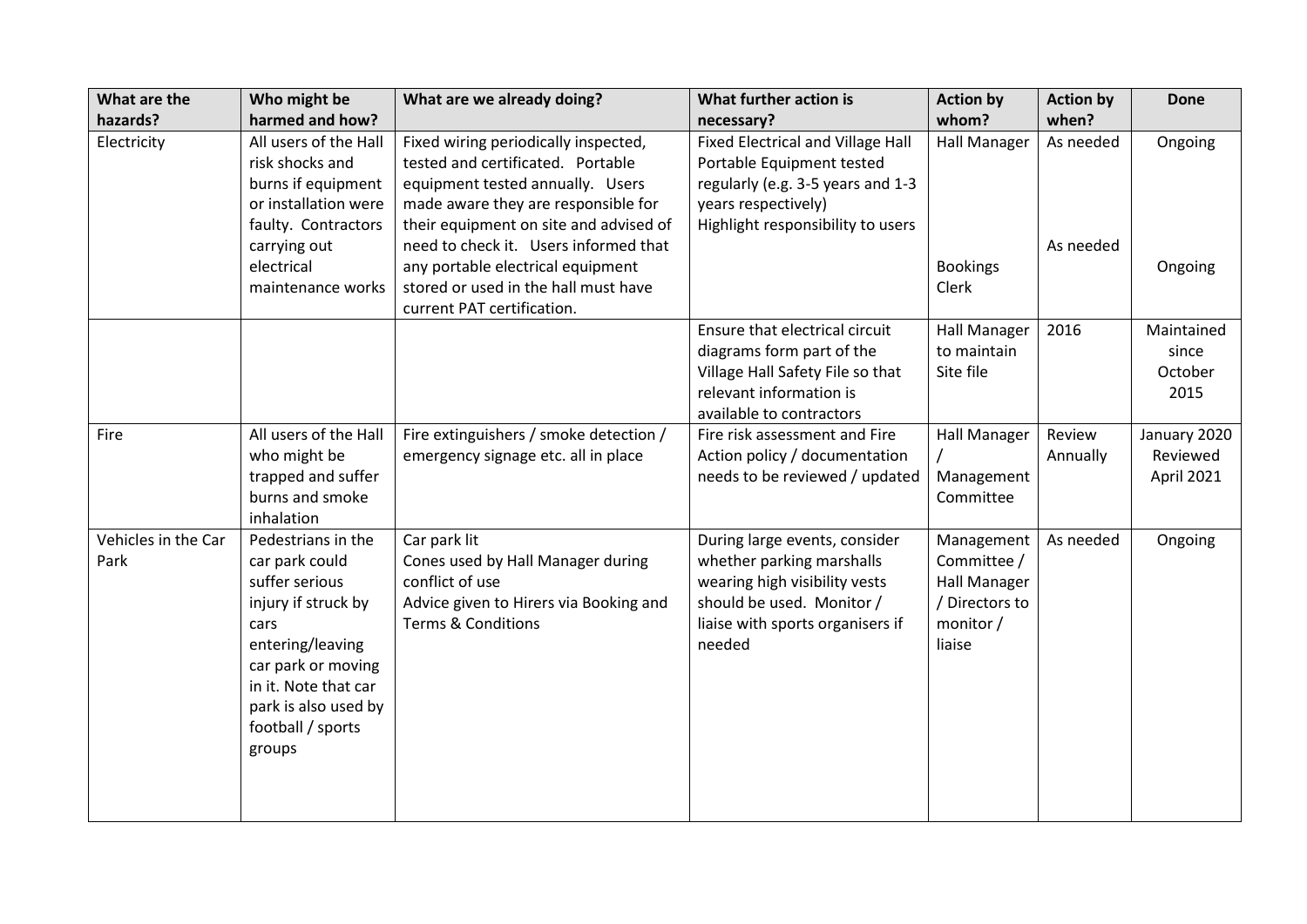| What are the | Who might be         | What are we already doing?             | What further action is          | <b>Action by</b> | <b>Action by</b> | Done    |
|--------------|----------------------|----------------------------------------|---------------------------------|------------------|------------------|---------|
| hazards?     | harmed and how?      |                                        | necessary?                      | whom?            | when?            |         |
| Asbestos     | <b>Contractors</b>   | All interior asbestos was safely       | Ensure that information on the  | Management       | January          | Ongoing |
|              | disturbing the       | removed during the major re-build /    | location of any remaining       | Committee /      | 2020             |         |
|              | fabric of the        | refurbishment works. Some exterior     | asbestos is in the Village Hall | Directors to     |                  |         |
|              | building during      | materials still present where cladding | Safety File and available to    | arrange. Hall    |                  |         |
|              | maintenance          | was not disturbed                      | contractors.                    | Manager to       |                  |         |
|              | works. Asbestos      |                                        | Monitor visual condition        | maintain file    |                  |         |
|              | only poses a risk if |                                        | annually                        | and carry out    |                  |         |
|              | fibres are released  |                                        |                                 | visual           |                  |         |
|              | into air and         |                                        |                                 | inspection.      |                  |         |
|              | inhaled.             |                                        |                                 |                  |                  |         |

## **The following section relates specifically with COVID 19 related topics whilst they remain in force**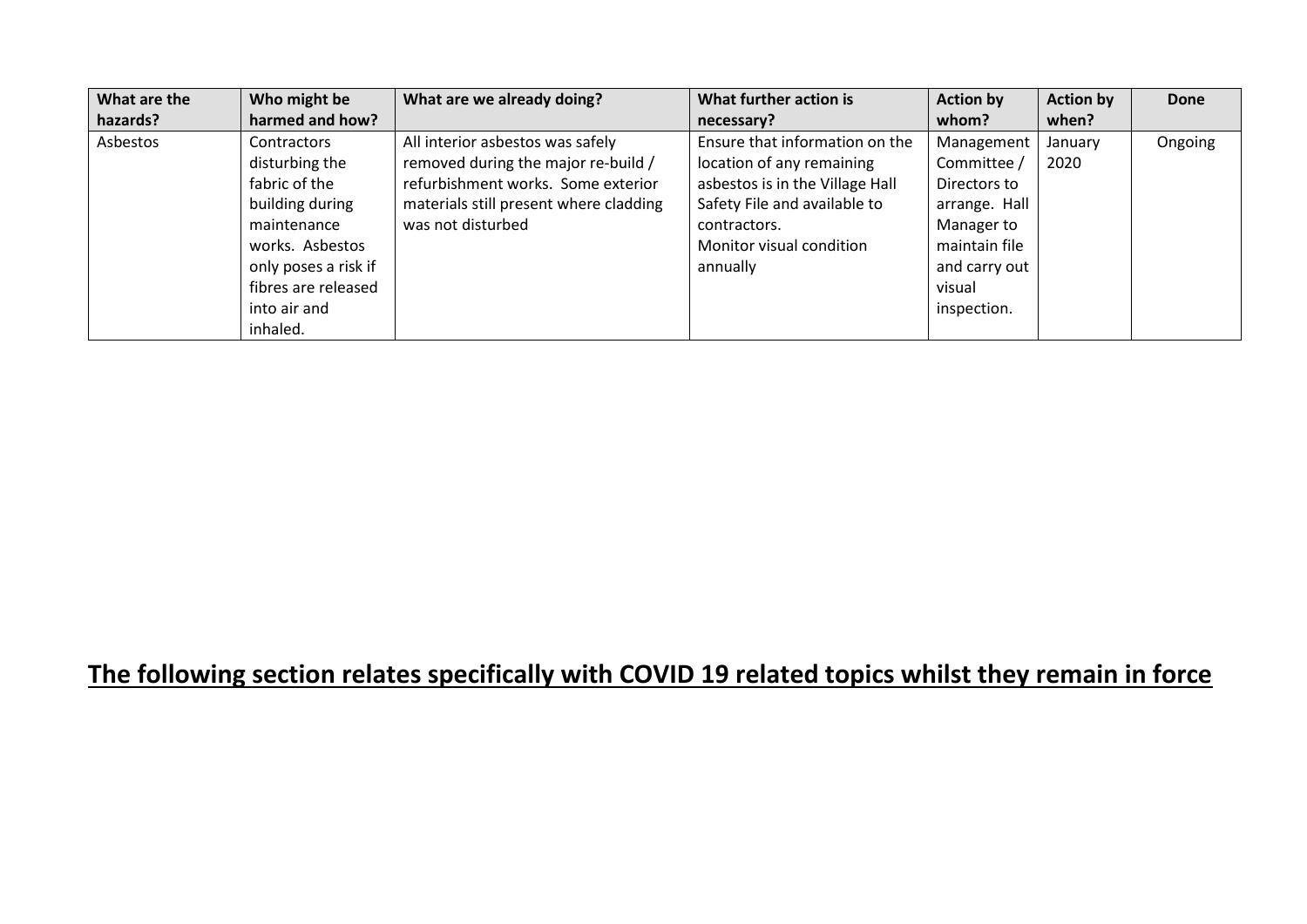| <b>Area or People at Risk</b>                                                                                                                                                   | <b>Risk identified</b>                                                                                                                                                                                                                                                                                                           | <b>Actions to take to mitigate</b><br>risk                                                                                                                                                                                                                                                                                              | <b>Notes</b>                                                                                                                                                                                                                                                                                                                  |
|---------------------------------------------------------------------------------------------------------------------------------------------------------------------------------|----------------------------------------------------------------------------------------------------------------------------------------------------------------------------------------------------------------------------------------------------------------------------------------------------------------------------------|-----------------------------------------------------------------------------------------------------------------------------------------------------------------------------------------------------------------------------------------------------------------------------------------------------------------------------------------|-------------------------------------------------------------------------------------------------------------------------------------------------------------------------------------------------------------------------------------------------------------------------------------------------------------------------------|
| <b>Staff, contractors and</b><br>volunteers - Identify what<br>work activity or situations might<br>cause transmission of the virus<br>and likelihood staff could be<br>exposed | Cleaning surfaces infected<br>by people carrying the virus.<br>Disposing of rubbish<br>containing tissues and<br>cleaning cloths.<br>Deep cleaning premises if<br>someone falls ill with CV-19<br>on the premises.<br>Occasional<br>Maintenance workers.                                                                         | <b>Stay at home guidance if</b><br>unwell at entrance and in Main<br>Hall. Staff/volunteers provided<br>with protective overalls and<br>gloves. Contractors provide<br>own<br><b>Staff/volunteers advised to</b><br>wash outer clothes after<br>cleaning duties.<br><b>Follow PHE guidance and PPE if</b><br>deep cleaning is required. | Staff/volunteers may need<br>guidance as to cleaning. For<br>example, cloths should be used<br>on light switches and electrical<br>appliances rather than spray<br>disinfectants, rubberised and<br>glued surfaces can become<br>damaged by use of spray<br>disinfectant too frequently.                                      |
| Staff, contractors and<br>volunteers-think about who<br>could be at risk and likelihood<br>staff/volunteers could be<br>exposed.                                                | Staff/volunteers who are<br>either extremely vulnerable or<br>over 70.<br>Staff or volunteers carrying<br>out cleaning, caretaking or<br>some internal maintenance<br>tasks could be exposed if a<br>person carrying the virus has<br>entered the premises or falls<br>ill.<br>Mental stress from<br>handling the new situation. | <b>Discuss situation with</b><br>volunteers over 70 to identify<br>whether provision of protective<br>clothing and cleaning surfaces<br>before they work is sufficient<br>to mitigate their risks, or<br>whether they should cease<br>such work for the time being.                                                                     | Staff and volunteers will need to<br>be warned immediately if<br>someone is tested positive for<br>COVID-19 who has been on the<br>premises.<br>Details of a person's medical<br>condition must be kept<br>confidential, unless he/she<br>agrees it can be shared.<br>It is important people know they<br>can raise concerns. |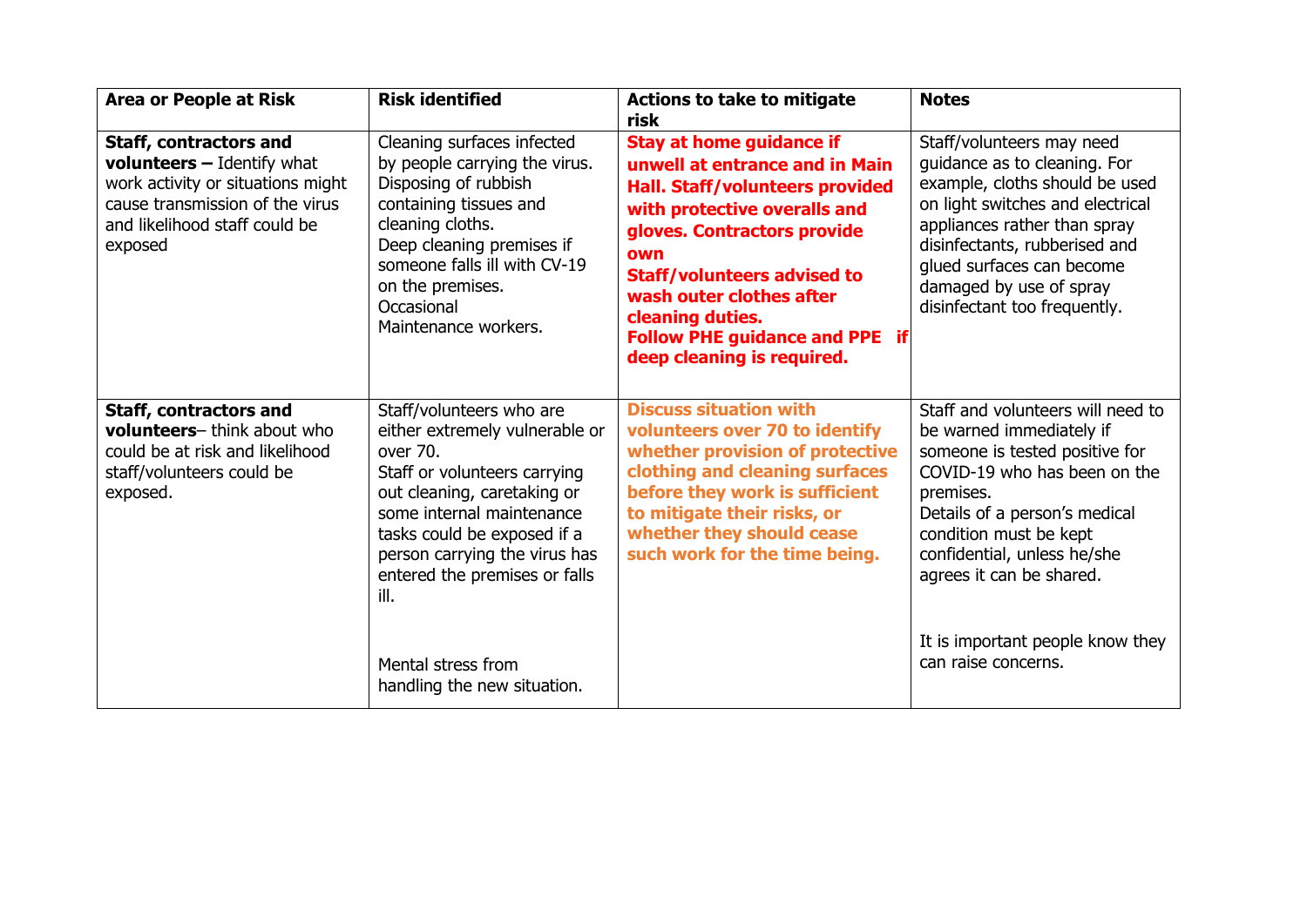| Social distancing requirements and<br>limit on group sizes of 6 or 2<br>households.<br>Risk to hirers/event organisers and to groups mingle with others not in<br>those attending the hall | Confusion among hirers.<br>Risk is people attending in<br>their group, which is unlawful<br>and may worry other users.<br>Risk of virus spread to all<br>attending an activity or event,<br>rather than one group of $\leq 6$ . | <b>Ensure hirers understand</b><br>the limit on group sizes (if<br>people attend in groups)<br>and convey to those<br>attending the need to avoid<br>mingling between groups.<br><b>Adjust hire conditions to</b><br>cover this.<br><b>Discuss hirer concerns with</b><br>them, as this should not<br>prevent any activities,<br>though adjustments may be<br>needed eg to seating<br>arrangements. | Event organisers are not expected<br>to ask about people's domestic<br>arrangements. But no group<br>members should mingle, ie mix,<br>with another group.<br>Polite, socially distanced, speaking<br>only between groups, as for an<br>activity at which all individuals are<br>socially distanced. Avoid raised<br>voices or interactions. |
|--------------------------------------------------------------------------------------------------------------------------------------------------------------------------------------------|---------------------------------------------------------------------------------------------------------------------------------------------------------------------------------------------------------------------------------|-----------------------------------------------------------------------------------------------------------------------------------------------------------------------------------------------------------------------------------------------------------------------------------------------------------------------------------------------------------------------------------------------------|----------------------------------------------------------------------------------------------------------------------------------------------------------------------------------------------------------------------------------------------------------------------------------------------------------------------------------------------|
| Car Park/paths/ patio/exterior<br>areas                                                                                                                                                    | Social distancing is not<br>observed as people congregate<br>before entering premises.<br>Parking area is too congested<br>to allow social distancing.<br>People drop tissues.                                                  | <b>Mark out 2metre waiting area</b><br>outside all potential<br>entrances with tape to<br>encourage care when<br>queueing to enter.<br><b>Cleaner asked to check area</b><br>outside doors for rubbish<br>which might be<br>contaminated, e.g. tissues.<br><b>Wear plastic gloves and</b><br>remove.                                                                                                | Transitory lapses in social<br>distancing in outside areas are<br>less risky, the main risk is likely<br>to be where people congregate<br>or for vulnerable people.<br>Ordinary litter collection<br>arrangements can remain in<br>place. Provide plastic gloves.                                                                            |